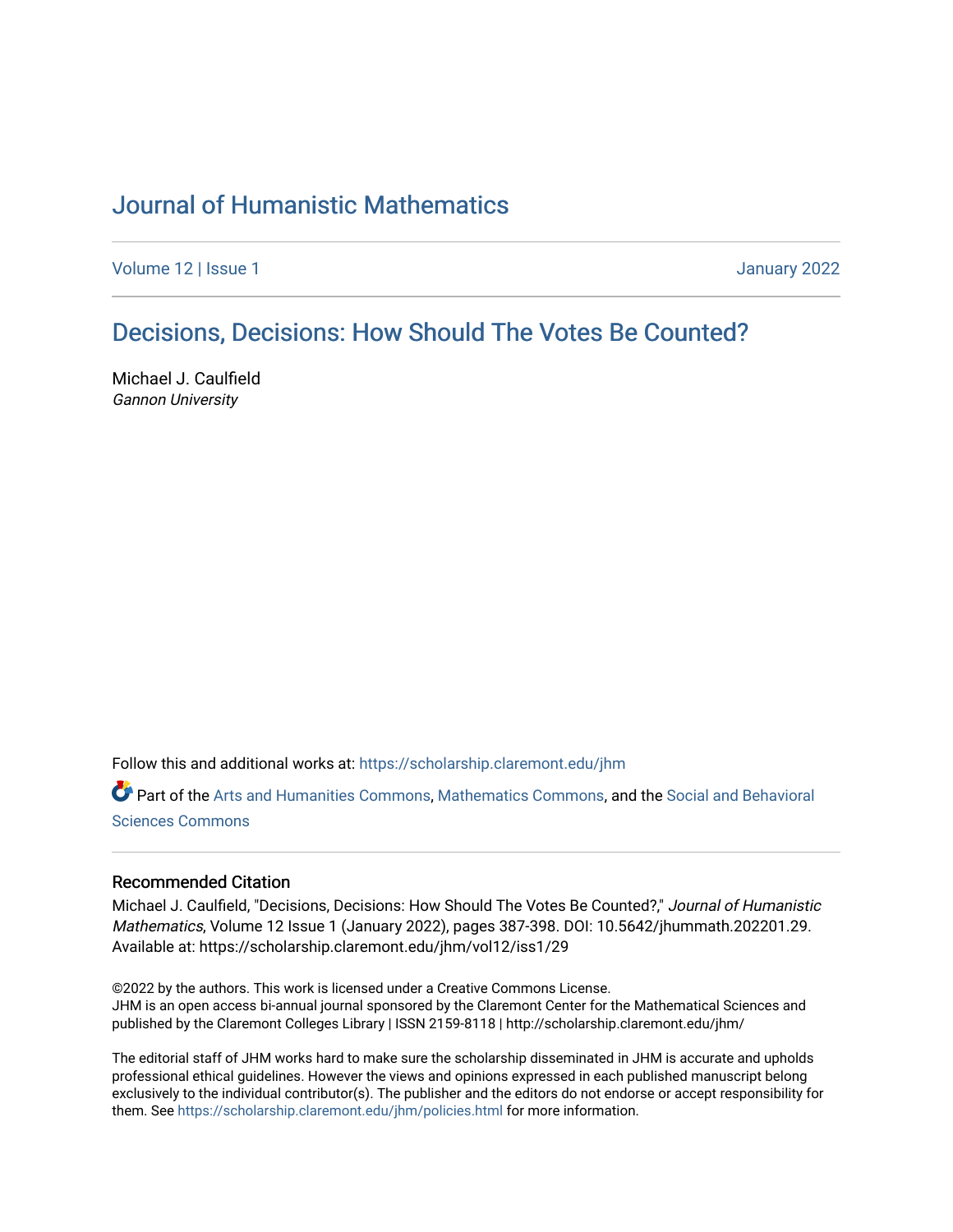# Decisions, Decisions How Should The Votes Be Counted?

Michael J. Caulfield

Mathematics Department, Gannon University, Erie, Pennsylvania, USA caulfiel001@gannon.edu

# Synopsis

It is a simple matter for the members of a group to decide among two options. When there are three or more options among which to choose, the situation is much more complicated. This is precisely what faces the electorate each time there are more than two candidates running for a single office. And while there is debate over which voting method should be used, there is wide agreement over the method that should not be used: plurality, the most common approach taken in the United States. This article presents a simple classroom activity which provides students the opportunity to explore this issue in the context of a group of friends deciding which movie to watch. The methods of plurality, Borda count, approval, Condorcet, and Instant Runoff are discussed, along with advantages and disadvantages of each. All theoretical discussions are illustrated with voting data collected from fifty-eight students; an accompanying spreadsheet contains the data and the tabulations corresponding to each method.

Sometimes making a choice is a simple thing to do. If I am picking a pizza topping, it's Italian sausage, hands down. On Sunday afternoon I may ask my family if we should play corn hole or croquet. Someone may be disappointed, but if the majority would rather play croquet, then croquet it is.

Things obviously get messier when there is a group of people making a choice and there are several options among which to choose. We see this played out every four years when it is time to elect the President of the United States. But it also happens in such everyday situations as a family deciding where to go for vacation or when a group of friends decides to watch a movie. How should the group make its choice?

[Journal of Humanistic Mathematics](http://scholarship.claremont.edu/jhm/) Volume 12 Number 1 (January 2022)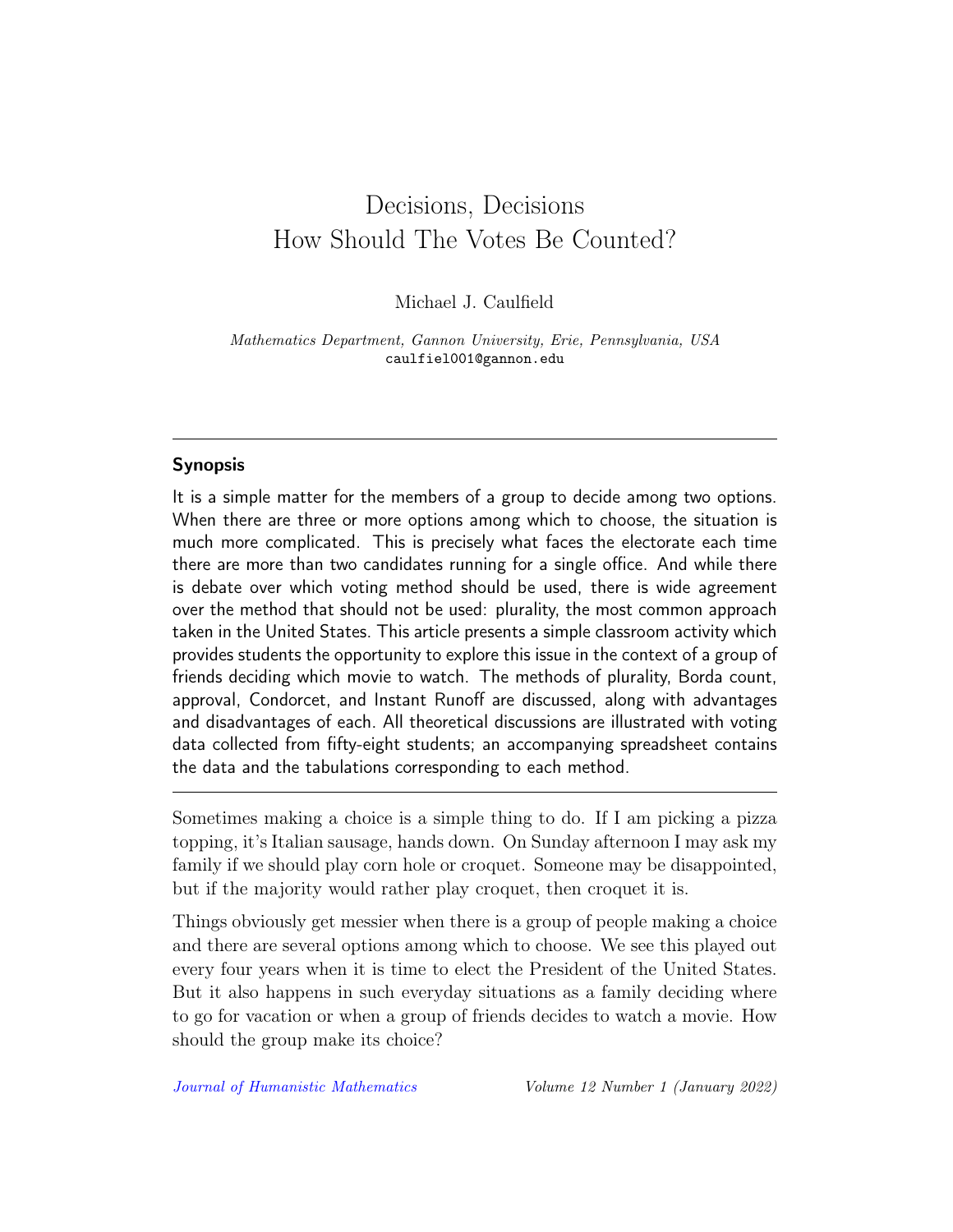A common answer is the Plurality Method of voting: the option that gets the most votes wins. For example, in 1998 former professional wrestler Jesse "The Body" Ventura was elected governor of Minnesota. He won about 37% of the vote as the Reform Party candidate, better than Republican Norm Coleman's 34% and Democrat Skip Humphrey's 28%. Ventura became governor even though about 63% of the voters chose not to vote for him. Does the Plurality voting system, forcing people to choose only one option out of three or more candidates, accurately reflect the preferences of the voters?

Mathematicians say no. In fact, there is a strong consensus that the Plurality method is in fact the worst voting method to use when three or more options are in play [\[4\]](#page-12-0). There is very little consensus, however, about what voting method should replace it.

In this article we explore a simple classroom activity that helps students to think about the difficulties involved in determining the choice of a group. It seems most appropriate for a "math for liberal arts" course but can also be used with math majors who have not yet explored the topic of voting methods. The results should be eye-opening, since the group's preference (the "winner") will vary depending on the voting method in place, even when exactly the same ballot results are used.

Our students do not have enough opportunities to explore truly open problems such as the one posed by this activity. Almost all of their work in mathematics leads them to "the answer". But this time "the answer" is not so easily established!

## 1. The Voting Activity

When I most recently introduced this activity in August 2019, I did not explain to the students that it would illustrate a variety of voting methods. I just handed out half-sheets of paper on which I had listed ten films:

- 1. Avatar;
- 2. Toy Story 3;
- 3. Harry Potter and the Deathly Hallows: Part 2;
- 4. The Avengers (2012);
- 5. Frozen;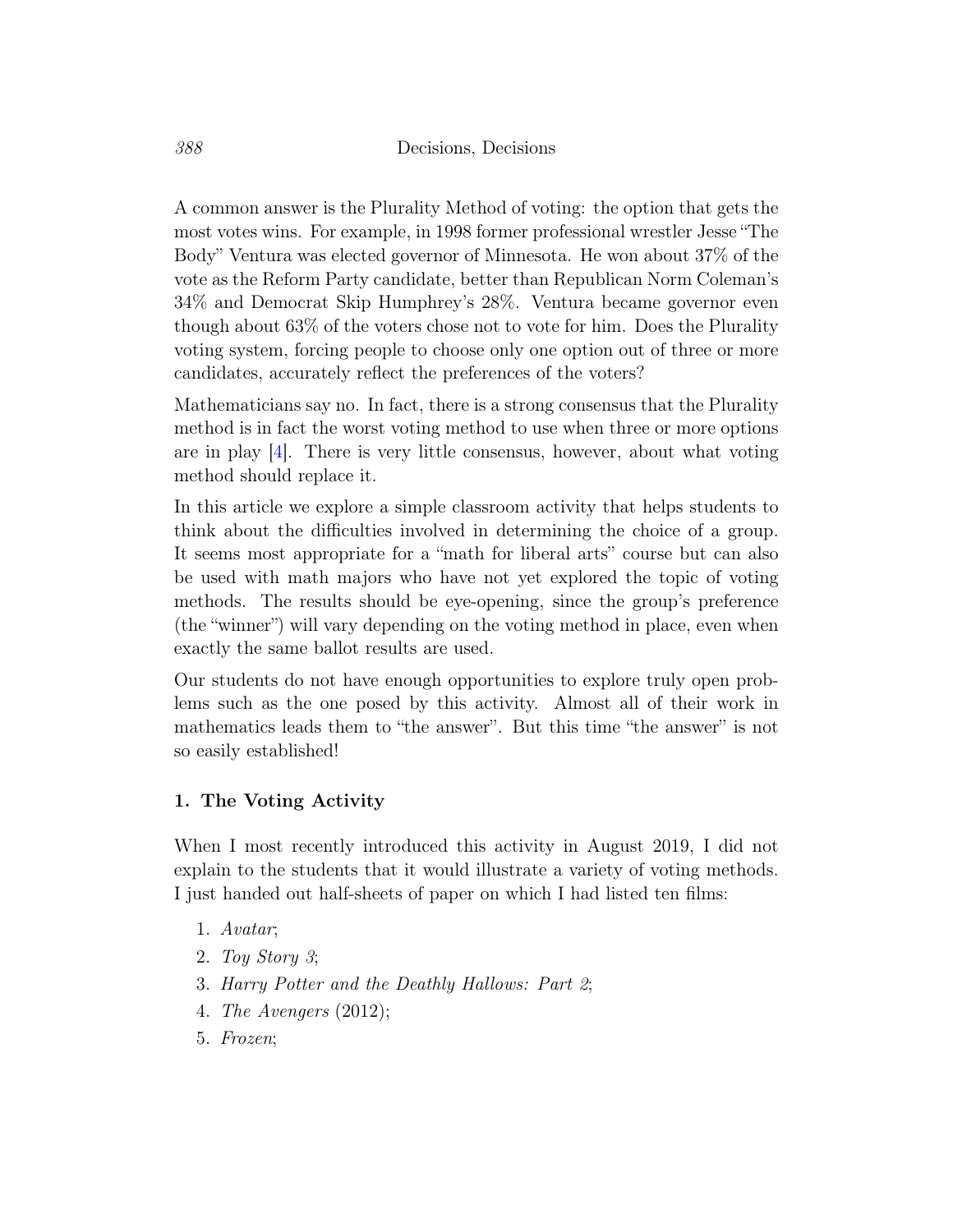- 6. Transformers: Age of Extinction;
- 7. Star Wars VII The Force Awakens;
- 8. Captain America: Civil War;
- 9. Star Wars VIII The Last Jedi;
- 10. Avengers: Infinity War;

In choosing these ten films for my list, I simply picked what I thought to be a popular movie from each of the years 2009 through 2018. Most of them are sci-fi/action films. But I liked having Toy Story 3 and Frozen in the mix to try and appeal to people who are not Marvel or Star Wars fanatics!

Before distributing the sheets, I told the students my premise. You are with a group of friends in a house with no available internet connection. There are, however, DVDs of the ten films listed above. The group must decide which DVD to watch. Each person in the group is to complete a ranking of the ten films, with  $\#10$  going to the film you would MOST like to watch, down to  $\#1$ , the LEAST desirable film. I told them to rank ALL of the films, even if there are some on the list that you would refuse to watch. But I allowed them to express this by having a line at the bottom of the sheet that read "I ranked all of these movies, but I really wouldn't want to watch any of them beginning with number  $\_\_\$ " I said that, for example, if you hate the last three movies on your ranking, put a 3 in the blank. If you would be happy to watch any of the films, then leave the blank, well, blank! I then gave them a few minutes to complete their rankings and collected the sheets. In all, fifty-eight students completed a ranking.

After collecting the ballots, I entered each student's ranking as a column in a spreadsheet; a sample of that sheet is shown in Table [1](#page-4-0) below. You are reading that first column correctly: the student did not want to watch any film except Avatar! (For the full results, see the "Data and First-Place Votes" tab of the spreadsheet which accompanies this article.)

If you want to use this activity in your classroom, you might choose to use other movies — it makes sense to update the list as our students will have new ones to prefer. Or if you like, feel free to move away from movies, to, say, snacks, or other recreational activities. In any case, start with a list of comparable items for the students to rank. Also see some related comments at the beginning of Section [7.](#page-10-0)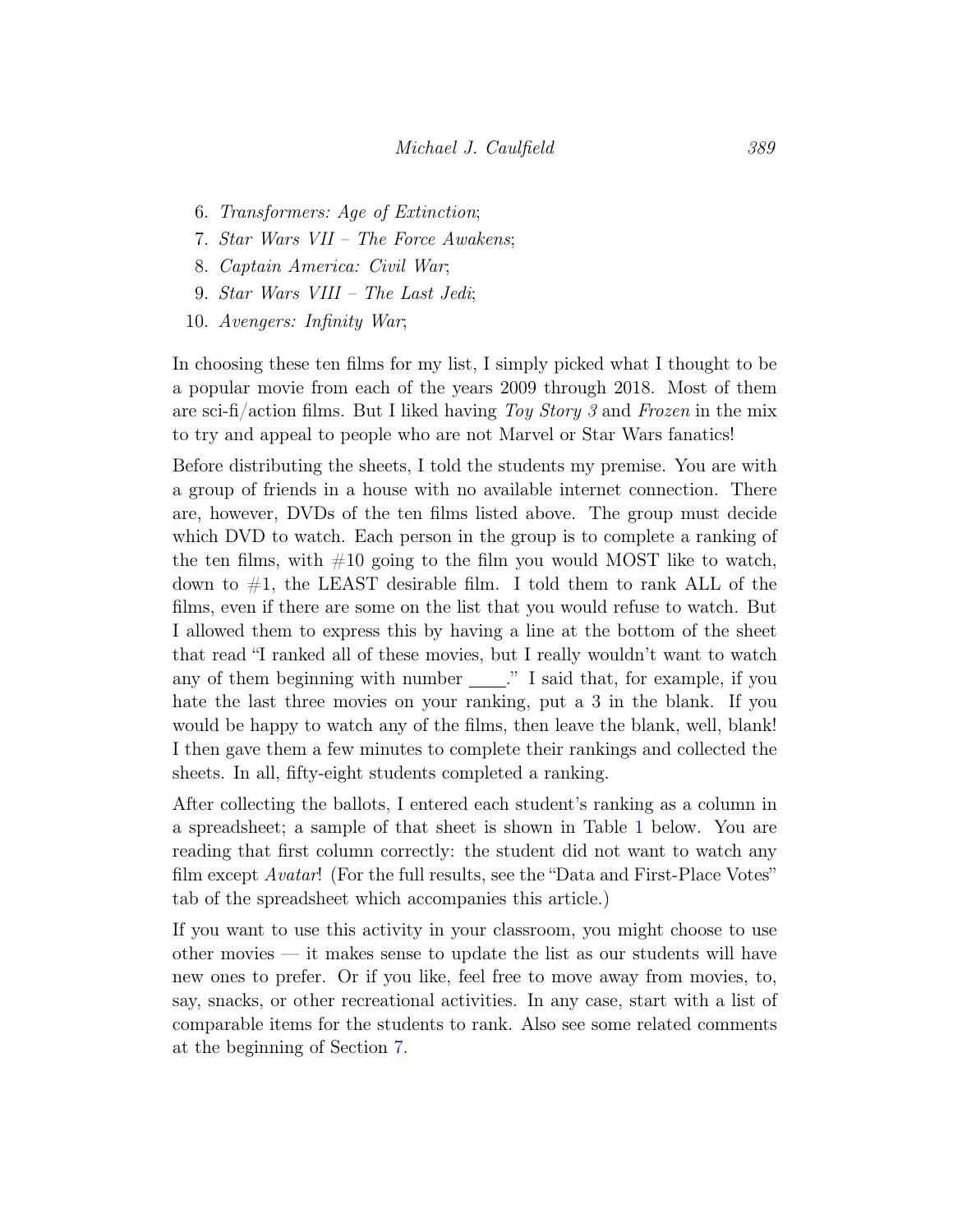<span id="page-4-0"></span>

| Avatar                                       | 10                          | 8              | 5  | 6              | 2              | 5  |   |
|----------------------------------------------|-----------------------------|----------------|----|----------------|----------------|----|---|
| Toy Story 3                                  | 9                           | $\overline{2}$ | 2  | 3              |                | 9  |   |
| Harry Potter and the Deathly Hallows: Part 2 | $\mathcal{D}_{\mathcal{L}}$ | 9              |    | 2              | 8              | 4  |   |
| The Avengers $(2012)$                        | 3                           | 5              |    | 9              | 10             | 10 |   |
| Frozen                                       |                             |                | 3  |                |                | 6  |   |
| <i>Transformers: Age of Extinction</i>       | 8                           | 6              | 4  |                | 3              | 3  |   |
| Star Wars VII - The Force Awakens            |                             | 10             | 8  | $\overline{4}$ | 5              | 2  |   |
| Captain America: Civil War                   |                             | 4              | 10 | 8              | 6              | 8  | 6 |
| Star Wars VIII: The Last Jedi                | 5                           | 3              | 6  | 5              | $\overline{4}$ |    | 9 |
| <i>Avengers: Infinity War</i>                |                             |                | 9  | 10             | 9              |    | 5 |
| Disapprove                                   |                             |                |    |                | 3              |    |   |

Table 1: A Sample of Student Rankings from August 2019.

#### 2. Plurality Voting

<span id="page-4-1"></span>The spreadsheet being ready, make it available for each student to look at individually, or, if this is not possible, project the data on a screen. Now ask your students: what are we to do with this information? It won't be long before someone suggests counting the number of "10" votes for each film. In Excel, this can be done quickly with the "COUNTIF" command. Table [2](#page-4-1) lists our results from August 2019.

Table 2: First Place Votes from August 2019.

| Infinity War      | 13             |
|-------------------|----------------|
| Toy Story 3       | 9              |
| Harry Potter      | 8              |
| Avatar            | 7              |
| Avengers (2012)   | 6              |
| The Force Awakens | 6              |
| Civil War         | 3              |
| Frozen            | $\overline{2}$ |
| Transformers      | 2              |
| The Last Jedi     | 2              |
|                   |                |

Infinity War is the winner! That was perhaps not a surprising result, given that it was the most recent film on my list and was a hugely popular film in a hugely popular franchise. But only about 22% of the students named it as their top choice. 78% of them wanted to watch something else instead. Is there any other way to organize the data?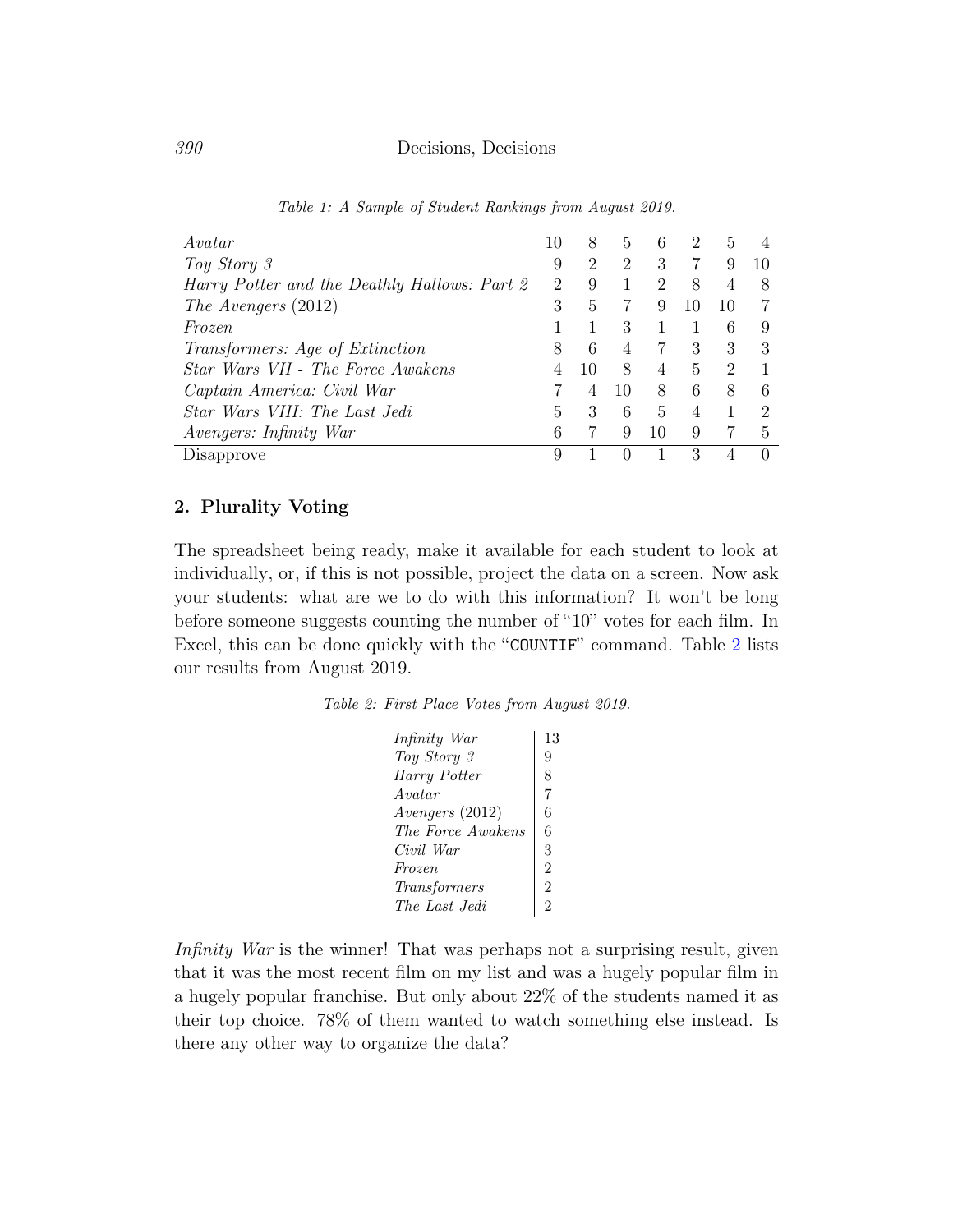#### 3. Borda Count

<span id="page-5-0"></span>In my experience it doesn't take long for a new suggestion to be raised: tally the total score that each film received. The highest total would reflect the film with the highest overall ranking for the group. Table [3](#page-5-0) lists our results from August 2019.

|  | Table 3: Total Ranking Scores from August 2019. |  |  |
|--|-------------------------------------------------|--|--|
|  |                                                 |  |  |

| $A$ vengers (2012) | 420 |
|--------------------|-----|
| Infinity War       | 402 |
| Civil War          | 355 |
| Toy Story 3        | 346 |
| Harry Potter       | 333 |
| Avatar             | 317 |
| The Force Awakens  | 279 |
| The Last Jedi      | 254 |
| <i>Frozen</i>      | 252 |
| Transformers       | 232 |
|                    |     |

Now we have a different winner, the first of the Avengers ensemble films ("Avengers Ensemble!"?). Infinity War is now in second place and, in general, the results are rather jumbled compared to the table of first-place votes. (See the "Borda Count" tab of the spreadsheet.) Notice that we would have gotten the same ordering if a student had suggested that we use average rank instead of total points. In this case Avengers had an average rank of about 7.2. Transformers, in last place, had an average rank of 4.

This is the "Borda" count or Borda method. This method assigns the most points to the voter's top choice, the second-most points to the second choice, and so on. The option with the most total points is the winner. The method has an obvious advantage: voters are able to express their preferences of ALL of the candidates in an election, not just one. On the other hand, it is possible that a candidate could be the top choice on a majority of ballots and still lose the Borda Count  $\vert 1$ , page 176. This is clearly an undesirable feature!

### 4. Approval Voting

With prompting, the students will recognize another approach: how can we make use of the " $\dots$ . I really wouldn't want to watch any of them beginning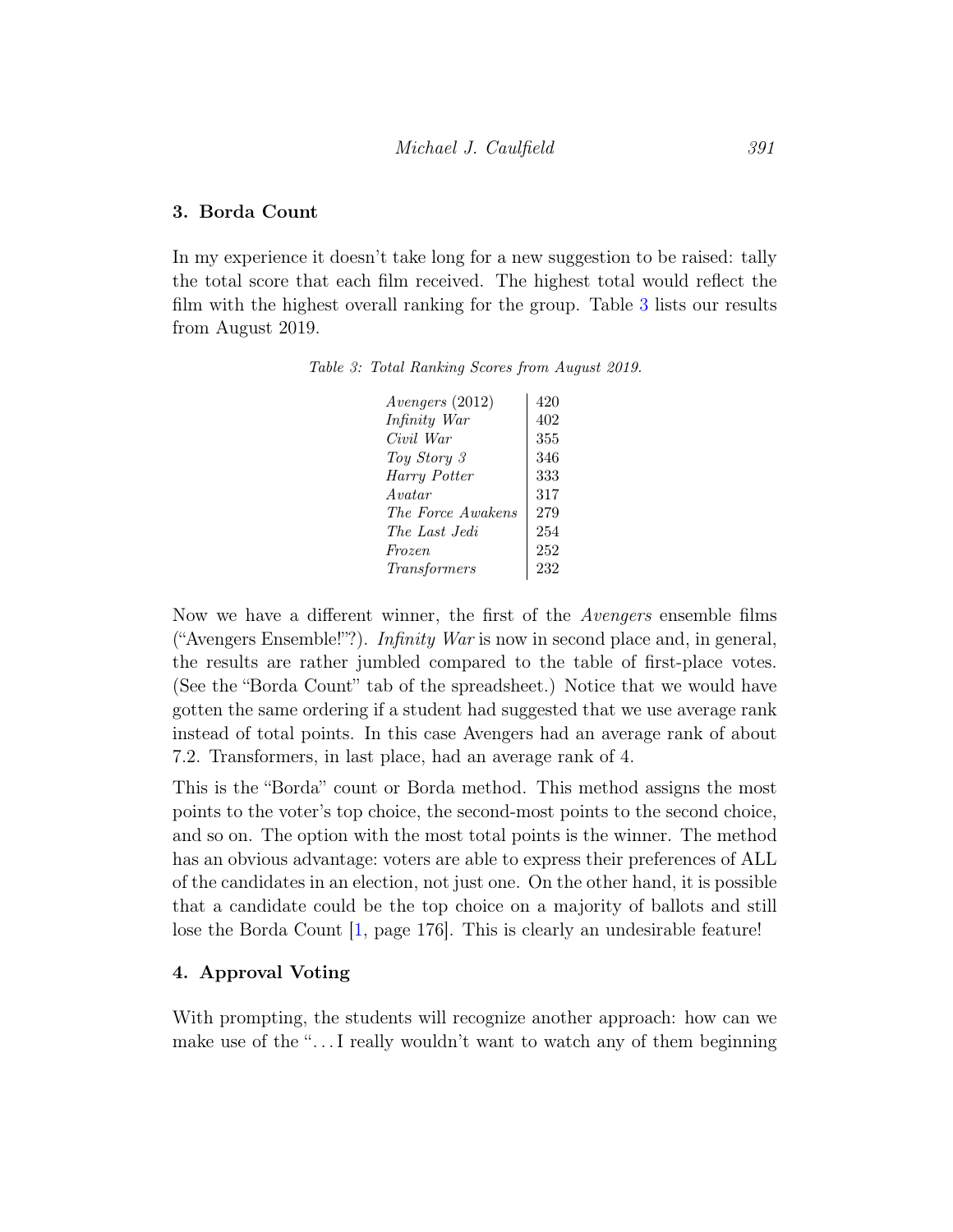with number  $\frac{1}{\sqrt{2}}$  part of the ballot? If the "voters" filled in that blank, then they "approved" of all of the films from 10 down to that number and "disapproved" of any of the films at the specified rank or lower.

The corresponding voting method is "Approval Voting." It allows the voters to vote to approve any candidate on the ballot whom they would be satisfied to see as the winner, with no ranking involved. The candidate with the most approval votes wins.

Recall that, when coding the data into Excel, I put a "Disapprove" row under each ballot's ranking. In this row I put the number the voter had used to complete the blank. If no number was filled in, I put a "0" on my spreadsheet. I then copied nine more rows of these "disapproval" numbers, and under that, put a command like IF(K1>K11,1,0). (Here "K" represents one column of the spreadsheet, which holds the rankings of one voter.) I then copied this command line for nine rows. This has the effect of replicating each ballot, but only with 1s and 0s: 1 for each "approved" film and 0 for each "disapproved" film. I then tallied the number of 1s for each film. (See the "Approval Votes" tab of the spreadsheet.) Table [4](#page-6-0) lists our results from August 2019.

<span id="page-6-0"></span>

|  |  | Table 4: Approval Votes from August 2019. |  |  |
|--|--|-------------------------------------------|--|--|
|--|--|-------------------------------------------|--|--|

| Avengers (2012)   | 54 |
|-------------------|----|
| Toy Story 3       | 54 |
| Infinity War      | 53 |
| Avatar            | 51 |
| Civil War         | 51 |
| Harry Potter      | 46 |
| Transformers      | 43 |
| The Force Awakens | 43 |
| <i>Frozen</i>     | 42 |
| The Last Jedi     |    |

We see some ties, in particular at the top spot: Avengers and Toy Story 3 garnered the most approval votes of any of the films and are co-winners. Perhaps to honor that tie, the group should indulge in a mini movie marathon and watch a double feature!

A significant advantage of Approval Voting is that it eliminates the need to choose between preferred candidates. If a voter likes two or more candidates, they can vote for them all! This also would eliminate concerns that a third-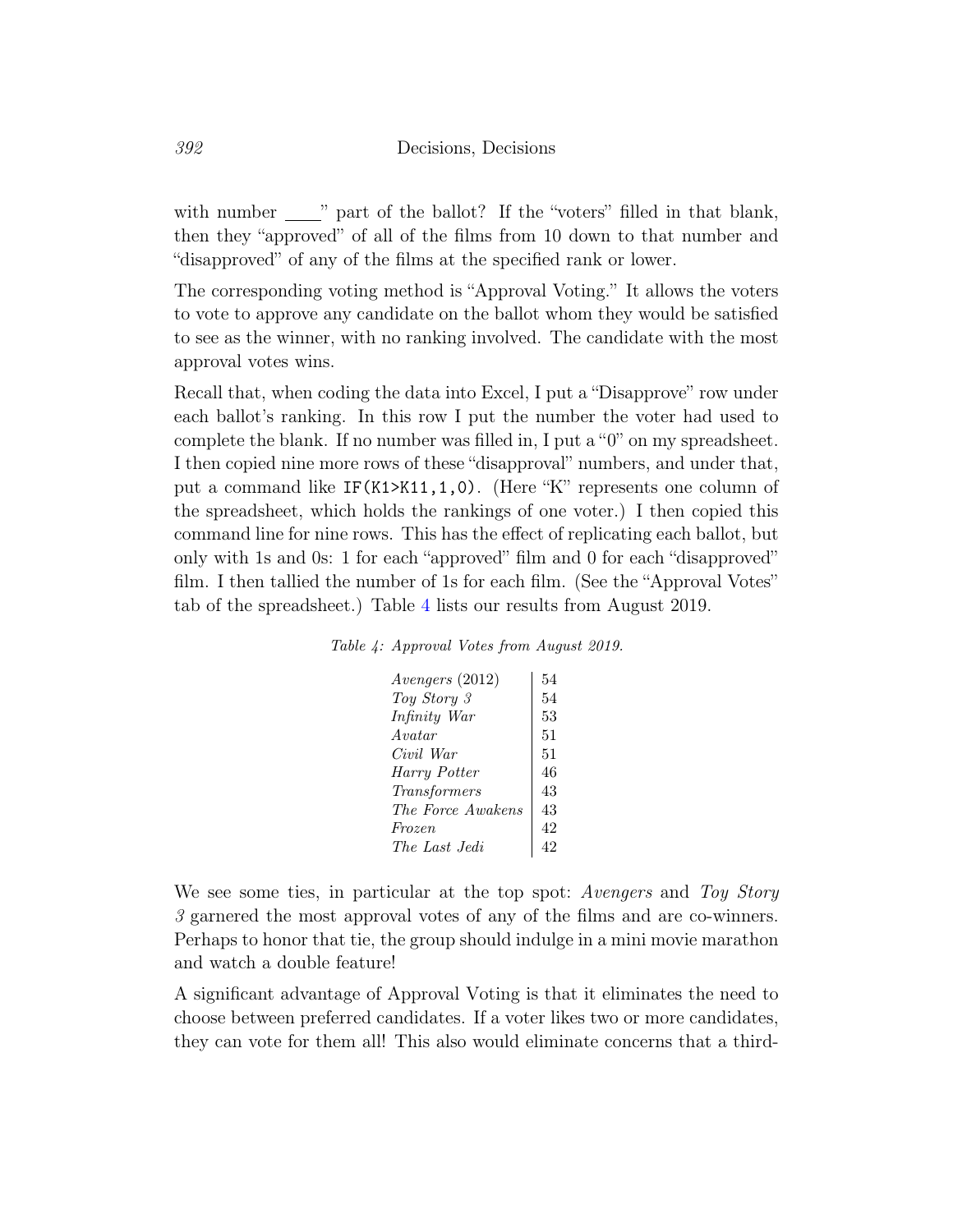party candidate has siphoned votes away from a major party candidate. A disadvantage of the method is that it does not allow the voter to distinguish between acceptable (or unacceptable) options: all approvals are created equal.

# 5. The Condorcet (Head-to Head) Method

We will now examine two other ways to analyze the data. In my experience, however, students do not think of these ways on their own. Should you choose to make the activity largely student-directed, you could then omit the following methods. As enrichment, though, and as further ways to explore data tabulation, they are valuable.

The first of these is the "Condorcet" method, in which every possible headto-head matchup between two films is tallied. The film that has a higher ranking on a ballot wins that ballot. For example, if we compare Toy Story 3 to Frozen, Toy Story had a higher ranking (and was therefore preferred) to Frozen on forty-three of my fifty-eight ballots. Toy Story 3 would have been a clear winner had those been the only two DVDs available. But, for example, Infinity War had a higher ranking than Toy Story on thirty-seven of the ballots.

This takes a bit longer to determine in Excel. For example, the rankings for Toy Story 3 are recorded in row 5 of my spreadsheet and those of *Captain* America: Civil War are in row 11. To compare the two films, use a command like "IF(K5>K11,1,0)". If K5 is more than K11, that means the voter prefers Toy Story to Civil War. In this case, a "1" is returned. Otherwise a "0" is returned. When this is tabulated for each ballot, meaning each column of the spreadsheet, sum the results. The total number of "1"s will indicate the number of our voters who prefer Toy Story to Civil War. At the same time, of course, we will also know how many voters prefer Civil War to Toy Story. Then repeat this procedure for all possible head-to-head matchups. (See the "Condorcet" tab of the spreadsheet.)

If there is a single option that wins every possible head-to-head matchup, that option is the Condorcet winner. There may, however, be no such winner for a given set of ballots. For example, consider just three of our films, Toy Story, Transformers, and Frozen, and three of my student voters whose ballots are in columns B, D and J of my spreadsheet. Voter B preferred these three films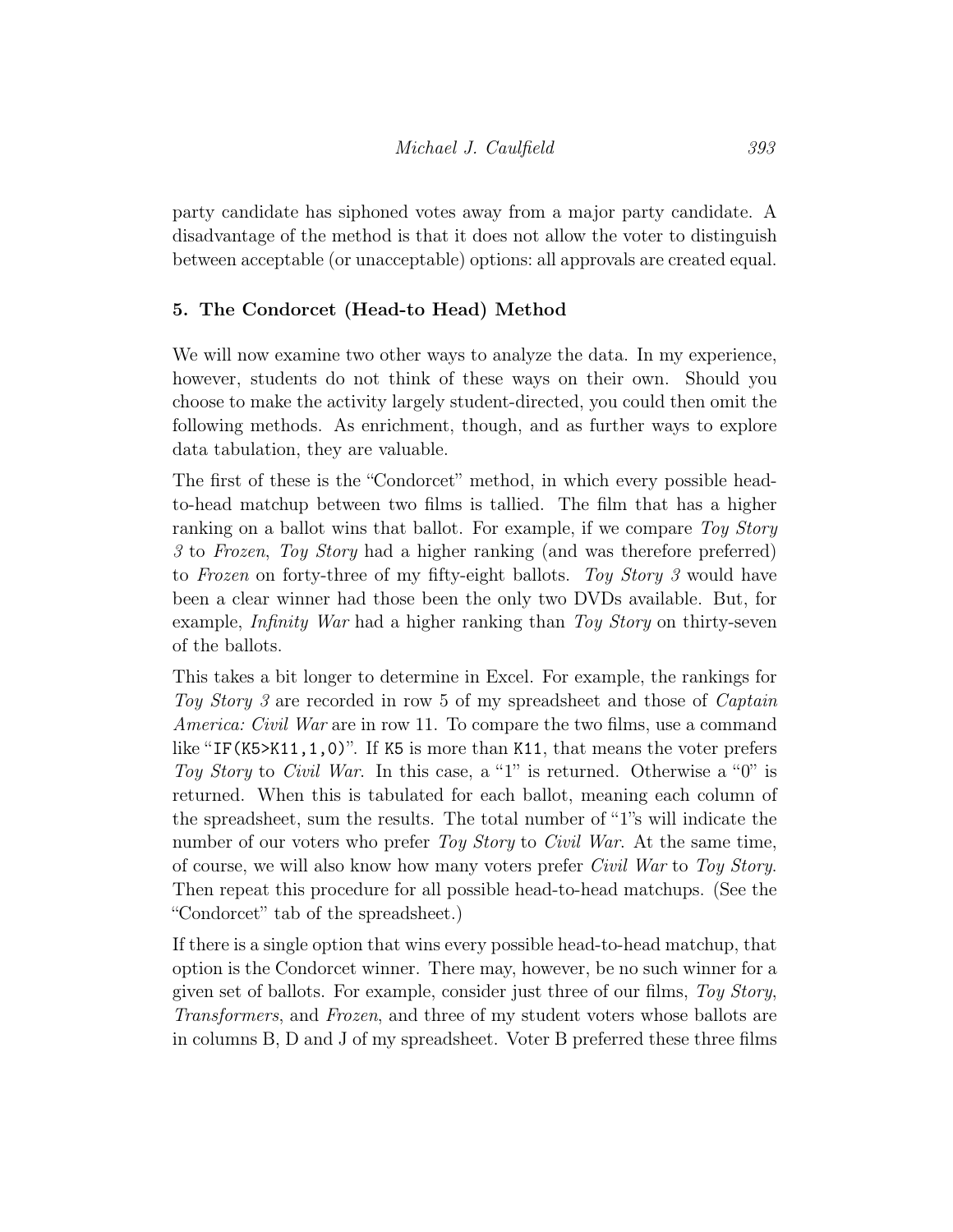in the order Toy Story, then Transformers, then Frozen. Voter D preferred Transformers to Frozen to Toy Story. Finally, voter J ranked Frozen the highest of these three, followed by Toy Story, followed by Transformers. If these had been my only three voters, we would have been left with an irresolvable cycle: two of our voters prefer Transformers to Frozen, two prefer Frozen to Toy Story, and two prefer Toy Story to Transformers. The fact that this may happen means that an election held under the Condorcet method may lead to no winner being declared. That is a big disadvantage!

In our case, however, this did not happen. Avengers (2012) was the Condorcet winner. A Condorcet winner makes a strong case: it beats every other challenger in a hypothetical, two-candidate race. Table [5](#page-8-0) lists the number of times Avengers was preferred to the other films on each of the fifty-eight ballots from August 2019.

<span id="page-8-0"></span>Table 5: Number of Ballots on Which Avengers was Preferred to the Listed Film from August 2019.

| Transformers      | 50 |
|-------------------|----|
| The Last Jedi     | 43 |
| Frozen            | 43 |
| The Force Awakens | 42 |
| Civil War         | 41 |
| Avatar            | 40 |
| Toy Story 3       | 37 |
| Harry Potter      | 36 |
| Infinity War      | 30 |
|                   |    |

The closest call was between Avengers and Infinity War. Thirty voters preferred Avengers, meaning that twenty-eight preferred Infinity War. A close call for Avengers, but still a majority.

Some patterns are emerging. Avengers, although in the middle of the pack with only six first-place votes, has won or tied under three different voting methods. And *Transformers: Age of Extinction* is almost unanimously the least-favorite film of the ten!

#### 6. Instant Runoff

Our last voting method is "Instant Runoff." Instant Runoff will not declare a winner until a candidate has earned a majority of first-place votes. If the top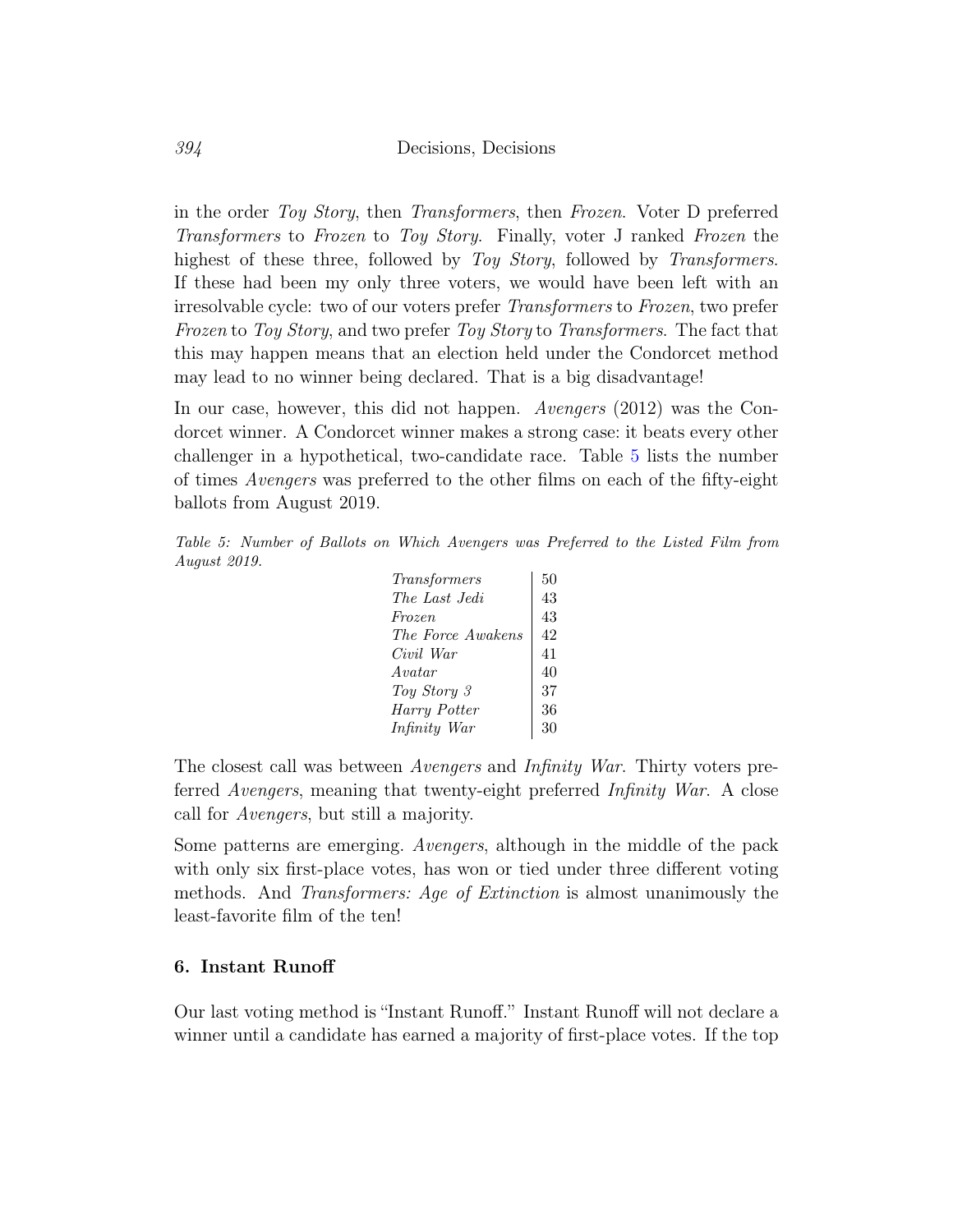candidate only has 49% of the votes, then there is no winner. Georgia, for example, famously employed a runoff election for its two U.S. Senate seats in January 2021. No candidate won 50% or more of the votes in November 2020, so the top two candidates for each seat faced off in a runoff election. This procedure has the advantage of requiring the winning candidate to attain majority support from the voters, even if it takes two rounds of voting to achieve this. The disadvantage is the expense to the state of holding a second round of voting.

The Instant Runoff method achieves the effect of a runoff election with a single ballot. Immediately after the election in which the voters rank the candidates, as we did with our films, first-place votes are tallied. If a candidate has a majority of first-place votes, that is, if more than half of the voters voted that candidate as their top choice, the election is over and we have a winner. But if not, then the candidates with the least number of these votes are eliminated.

Take another look at Table [2,](#page-4-1) where the first-place votes were listed. Even though it has the most number of first-place votes, Infinity War is far from having a majority of them, while *Frozen, Transformers*, and *Jedi* are tied for last place. Those three are now eliminated from the competition. But so as not to disenfranchise the six voters who selected one of those films as their top choice, we go back to those six ballots and move those voters' second choice to the top position. Then we retabulate the first place votes. (See the "Instant Runoff" tab of the spreadsheet.) Table [6](#page-9-0) shows us what happens.

<span id="page-9-0"></span>Table 6: Instant Runoff  $#1$  for Rankings from August 2019.

| Infinity War       | 13 |
|--------------------|----|
| Toy Story 3        | 12 |
| Harry Potter       | 9  |
| $A$ vatar          | 8  |
| $A$ vengers (2012) |    |
| The Force Awakens  | 6  |
| Civil War          | ર  |

No film has a majority of the first-place votes, so we repeat the process. We eliminate the film in the last place  $(Civil War)$  and assign new first-place votes on the three ballots that had Civil War in the first place. The updated results are presented in Table [7.](#page-10-1)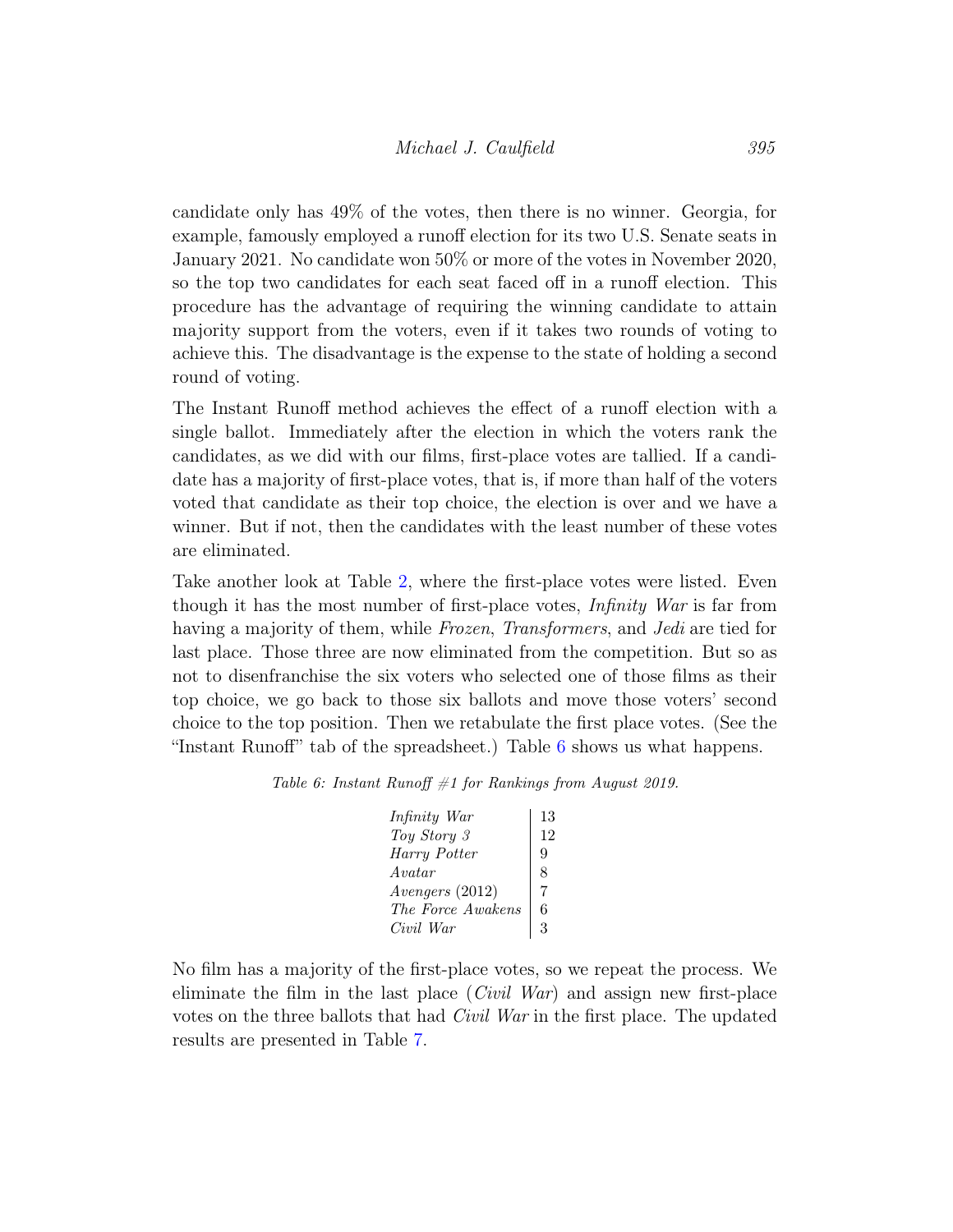<span id="page-10-1"></span>Table 7: Instant Runoff #2 for Rankings from August 2019.

| Infinity War      | 15 |
|-------------------|----|
| Toy Story 3       |    |
| Harry Potter      | 9  |
| Avatar            | 8  |
| Avengers (2012)   | 8  |
| The Force Awakens |    |
|                   |    |

We still do not have a winner, that is, a film which has the majority of first-rank votes. So we repeat the process a few more times. The results are presented in Table [8.](#page-10-2)

Table 8: Instant Runoff  $\#3, \#4,$  and  $\#5$  for Rankings from August 2019.

<span id="page-10-2"></span>

| Instant Runoff $\#3$ |     |               |                      |     |                       |      |
|----------------------|-----|---------------|----------------------|-----|-----------------------|------|
| Infinity War         | -17 |               | Instant Runoff $\#4$ |     | Instant Runoff $\#5$  |      |
| Toy Story 3          | 12  | $\rightarrow$ | Infinity War         | -29 | Infinity War          | - 37 |
| Harry Potter         |     |               | Toy Story 3          |     | Toy Story $3 \mid 21$ |      |
| A vatar              |     |               | Harry Potter   12    |     |                       |      |
| $A \ntengers (2012)$ |     |               |                      |     |                       |      |

Infinity War is our Instant Runoff winner. We determined this after an election and five runoff elections, but all done with the information found on the original ballots. No re-voting was necessary.

On Excel, this procedure may be carried out by deleting the rows that correspond to last-place films and then assigning the highest remaining number on each voter's ballot the value of "10". The film represented in that row becomes their new first-place choice; the number of "10"s is then recounted using the COUNTIF command.

#### <span id="page-10-0"></span>7. Closing Remarks

Perhaps you imagine that it might be hard to get a set of student preferences that lead to different winners according to different voting mechanisms. Here I should note that I did not "doctor" the ballots in any way. I asked the students to complete their ratings, I checked the results, and I reported them as they are. I have done a similar exercise a few other times in the past and have mostly been likewise rewarded with different winners depending on the different methods.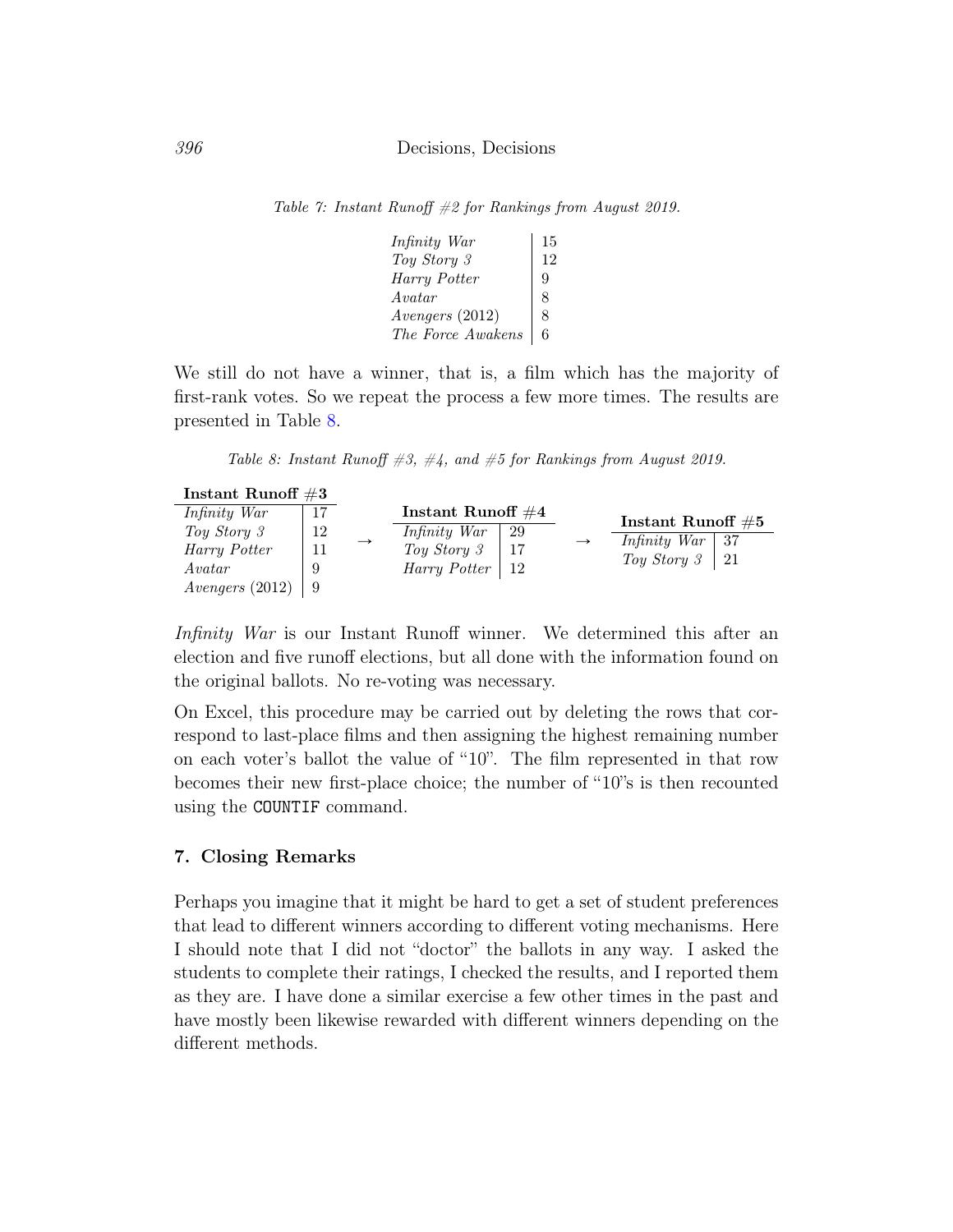Once I was not so fortunate: I included The Dark Knight a few years ago, and it was the runaway winner, regardless of method. When you set up your ballots, you may wish to avoid an option that would dominate the field. You could pick a popular film from each of the last ten years, as I did here, or perhaps two films from each of the last five years. In the ballots I used with my students, I listed the films in chronological order, with the oldest of the films (Avatar) listed first. (Disclaimer: There is research on how ballot order may impact voter choice [\[7\]](#page-12-2). Being listed first is advantageous, and this effect is more pronounced "down ballot" when many offices are being selected.)

As you conclude this activity, it is important to reinforce the point that there are many ways to conduct an election. You might like to lead a class discussion: Which way (or ways) is most fair? Which way best captures the intent of the voting group as a whole? What are the downsides to employing one or another of these methods?

I find there is a great advantage in engaging in this activity. Students (and others) often think that mathematics has all the answers, even if they personally are not able to do the math very well. It may not occur to them that there are numerical questions that mathematics cannot answer. Yet Kenneth Arrow's famous theorem, for which he won the Nobel Prize in 1972, proves that there is no voting method involving three or more candidates which does not violate some very reasonable expectations [\[3\]](#page-12-3). It is a good thing for students to realize that sometimes mathematics cannot take us as far as we would like.

Your students may also be surprised to find that these methods are not just hypothetical. The Borda Count is used to elect the winner of college football's Heisman Trophy. Many U.S. cities, including San Francisco, Minneapolis, and Santa Fe use Instant Runoff for their municipal elections. Maine has recently begun using it for all federal and statewide offices. And city officials in Fargo, ND, the United Nations Secretary General, and the officers of the Mathematical Association of America are all elected using Approval Voting. In fact, asking your students to find actual municipalities or organizations that do use these methods will be a helpful addition to the exercise. I suggest not telling them about the examples above and seeing if they can find them (and others) for themselves.